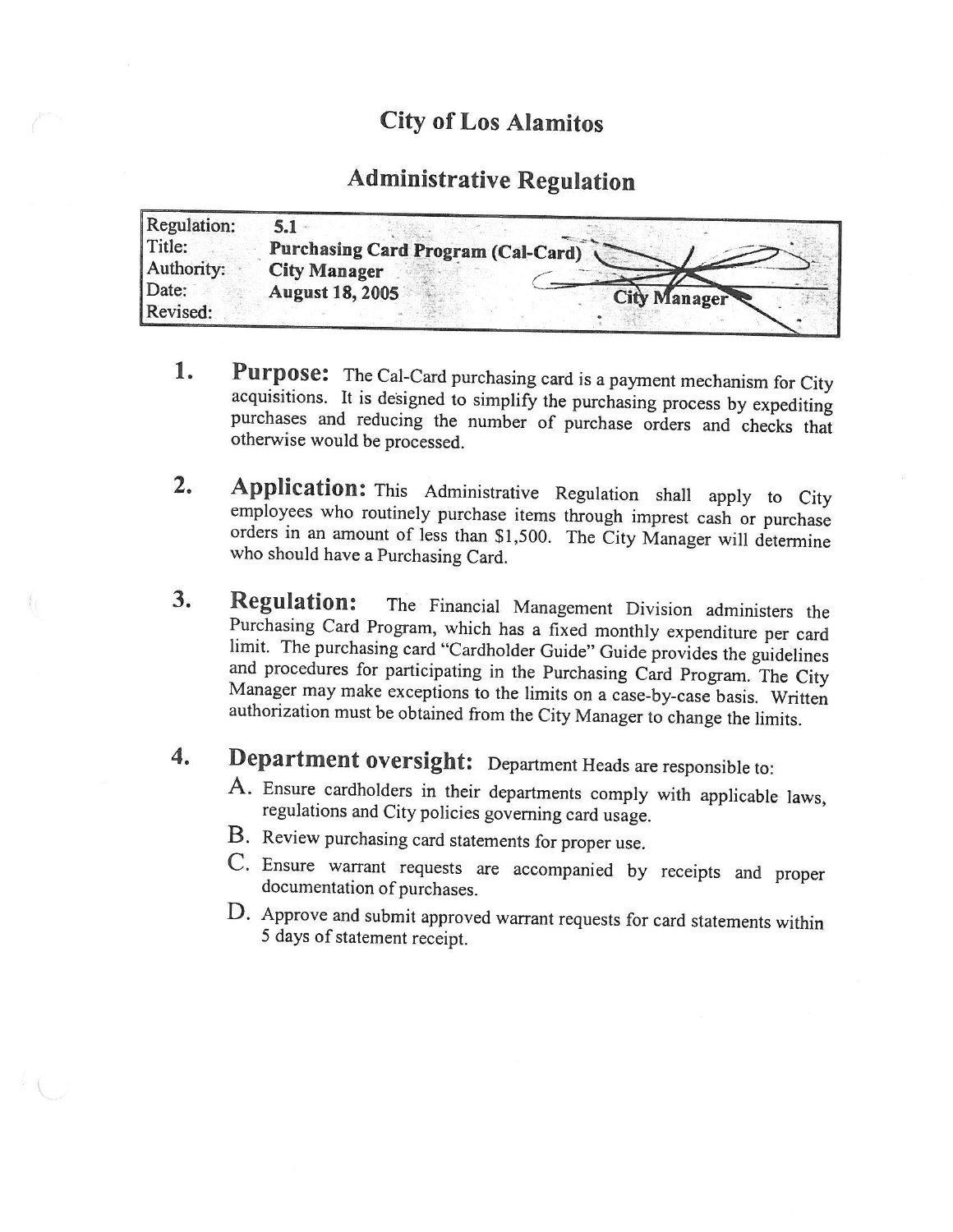### Purchasing Cards Procedures

#### Purpose

To provide instructions on the proper use of the City of Los Alamitos IMPAC VISA purchasing card for the purchase of supplies, materials, equipment, and services not to exceed the limits established by the City Manager.

#### General Information

The VISA card you receive will have your name on it. No member of your staff, your family, your supervisor, or anyone else may use this card except you. The card is to be used for official City business and may not be used for personal purchases.

The purchasing card is a supplement and augments a purchase order in the purchasing process. As with other purchasing methods the following conditions must be met when using the purchasing card:

- 1. Each single purchase may be comprised of multiple items, but cannot exceed the single purchase dollar limit on your purchasing card. Keep in mind the City's purchasing limits still apply; for any purchase  $$1,500$  or over three competitive bids must be obtained.
- 2. The least expensive item that meets your basic needs should be sought.
- 3. Cardholders must insure that sufficient funds are available prior to making any purchases.
- 4. Use of purchasing card(s) is not intended to replace effective purchasing planning which enables volume discounts.
- 5. Normal department approval should be followed before making purchasing card purchases.
- 6. Purchases must not be split to circumvent regulations.
- 7. If <sup>a</sup> purchase made with your purchasing card is questioned; you must be able to explain the nature of the purchase. If you cannot substantiate that purchase was necessary and for city use, your supervisor will address the situation in accordance with City policy.

#### Card Use and Restrictions

The purchasing card can be used to purchase supplies, services, and equipment that do not conflict with the City's purchasing procedures. Purchasing cards shall not be used for the following:

- 1. "Prohibited Purchases" from Cardholder's Guide, pg. 7<br>2. Consultants
- **Consultants**
- 3. Cash advances
- 4. Speakers
- 5. Splitting up purchases to avoid competitive bids
- 6. Service agreements
- 7. Personal items
- 8. Personal loans, advances or other personal use